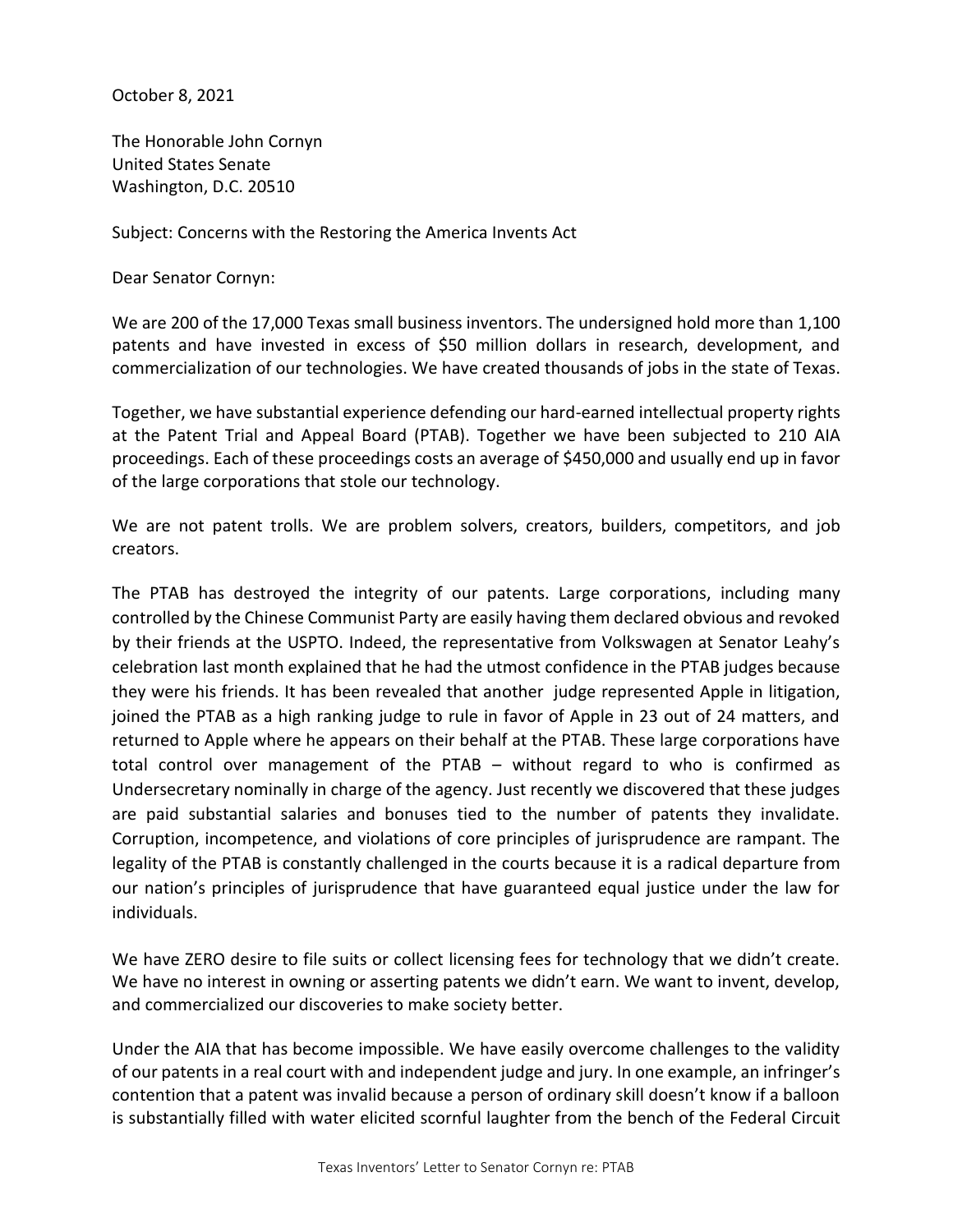and a sanction for attorney fees by the district court. Yet this argument persuaded the PTAB to invalidate the same patent. In another instance, the PTAB construed a plasma metal film deposition without arcing to cover prior art that produced poor quality films with some arcing. In another case a Texas inventor's optical leak detector for invisible gas was held obvious in light of prior art infrared device that could image jet engine exhaust.

The AIA has failed it's intended purpose on all accounts. It is not faster – it adds nearly 3 years when inventors are forced into litigation by recalcitrant infringers. It is not cheaper – it adds millions of dollars in expense. It is not an alternative to district court – it is duplicative and results in outcomes that are 2 to 3 times more favorable for infringers. It doesn't help small businesses on either side. It doesn't stop patent trolls.

If it is possible to make the patent system any worse, the Leahy-Cornyn Restoring the America Invents Act will do so. It will only add complexity and cost and uncertainty. It will lock the door that has already been slammed shut on inventors and entrepreneurs. Rather than restoring integrity and encouraging innovation, it signals to large corporations and China that they can continue stealing technology from entrepreneurs without any risk, and the U.S. Congress and the USPTO have their back.

We respectfully ask that you withdraw this bill and refrain from legislating on patent matters until you have conferred with Texas inventors who have experience with the AIA and PTAB.

| John Almeida      | <b>Biff Bigbie</b>     | Peter Brown             | Stacey Castillo        |
|-------------------|------------------------|-------------------------|------------------------|
| Plano             | Lindale                | Austin                  | Houston                |
| Jeremiah Anderson | <b>Ashley Black</b>    | <b>Brian Brown</b>      | <b>Guy Chaifetz</b>    |
| <b>Dallas</b>     | Pearland               | Houston                 | Corpus Christi         |
| Jeff Aronson      | Danny Blacker          | Nathan Bryan            | <b>Edward Chiarini</b> |
| Austin            | Missouri City          | Houston                 | <b>Dallas</b>          |
| Jim Ashmore       | <b>Tyler Blair</b>     | George Burkhardt        | <b>Edward Chiarini</b> |
| Dallas            | Midland                | San Antonio             | Dallas                 |
| David Ayers       | Michael Braithwaite    | <b>Brian Burkinshaw</b> | Adam Cohen             |
| Sugar Land        | Pflugerville           | Austin                  | <b>Dallas</b>          |
| <b>Brad Baker</b> | Nancy Breda            | Donald Bushby           | Guillermo Collins      |
| Garland           | Houston                | Spring                  | Houston                |
| <b>Joy Bates</b>  | Anna Brindley          | Scott Byrd              | Wanda Connor           |
| Southlake         | Dallas                 | San Angelo              | Longview               |
| Roberta Berkley   | <b>Rob Britten</b>     | <b>Brian Byrne</b>      | Michael Cranor         |
| San Antonio       | Addison                | Plano                   | <b>Round Rock</b>      |
| Nate Bernklau     | <b>Margaret Brooks</b> | <b>Chris Carruth</b>    | Joe Craven             |
| Keller            | Carrollton             | <b>Fort Worth</b>       | San Antonio            |
|                   |                        |                         |                        |

Sincerely,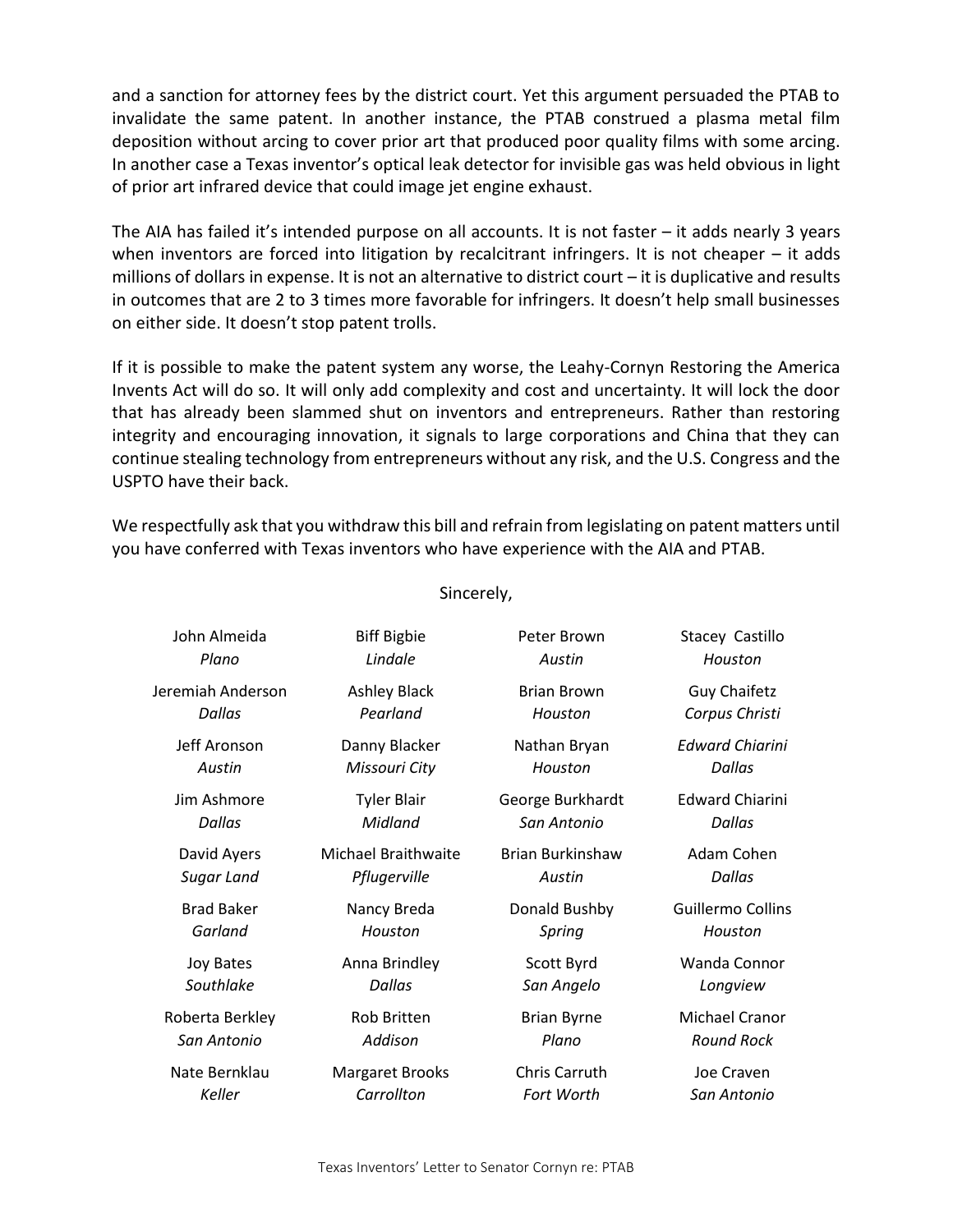Robert Curfiss *Humble* Robert Davies *Atlanta* Larry Davis *The Colony* Chris De Lara *Fort Worth* Anthony Delmonico *Austin* Lorenzo Delolmo *El Paso* Tom Dosdall *Longview* Bradley Elledge *Frisco* Chesna Ellis *Carrollton* Jeni Ellis Halliday *Houston* Lesia Farmer *Palestine* Tom Faulkner *Lewisville* John Fehler *Dallas* Steve Flinn *Brenham* Ricky Ford *Pearland* Thomas Fortenberry *Leander* Joanne Frank *Schenectady* David Furry *Early* Troy Gamble *Houston*

Wolfram Gauglitz *Austin* Carrie Geis *Plano* Richard Goldsborough

*Granbury* Mark Goodson

*Denton* Andrew Gordon

*Frisco* Katie Gostomski

*Pipecreek*

Eric Green *Brookshire*

Robert Greer *Houston*

> Ken Hale *Henderson*

Leslie Hale *Plano*

James Halvorson *Allen*

William Hamilton *Houston*

> Philip Hanson *Granbury*

Jeff Hardin *Houston*

Daniel Henderson *El Paso*

> Andrew Hill *Houston*

Joseph Horton *Denton*

Samuel Irby *Garland* Noel Ischy

*Tyler*

Vaibhav Jain *Dallas* Brandon Johnston

Steven Ivy *Bonham*

*Longview*

Shawnee Jones *Branson*

Michael Jorewicz *Houston*

> Jimmy Jump *Houston*

Pratap Khanwilkar *Boerne*

Pratap Khanwilkar *San Antonio*

> Paul Kiefer *Austin*

Mark Kilbourne *Katy*

Jon Kirkegaard *Dallas*

Evan Koslow *Dallas*

John Lasso *Denton*

Paul Lauterbach *Point Comfort*

Jeffrey Lease *Sherman*

Cricket Lee *Leander*

Yvette Leslie

*Frisco* Andrew Levi

*Dallas*

Kathleen Lieberman *Denton*

Gary Liu *Plano*

Phil Livengood *Caldwell*

> Gary Long *Austin*

Ronald Long *McKinney*

Joshua Lopez *Austin*

Kevin Love *Leander*

Joseph Magee *Spring*

Josh Malone *Plano*

Mehboob Manji *Round Rock*

Lynda Martinez *Red Oak*

> Alvin Marx *San Antonio*

Walter Mayfield *Houston*

*Sally May-Frankum* Manvel

> Mark Mcafee *Montgomery*

Thomas Mccall *Carrollton*

Curtis Mcgill *Amarillo*

Gregory Menta *Denison*

> Greg Micek *Houston*

Wayne Miller *Houston*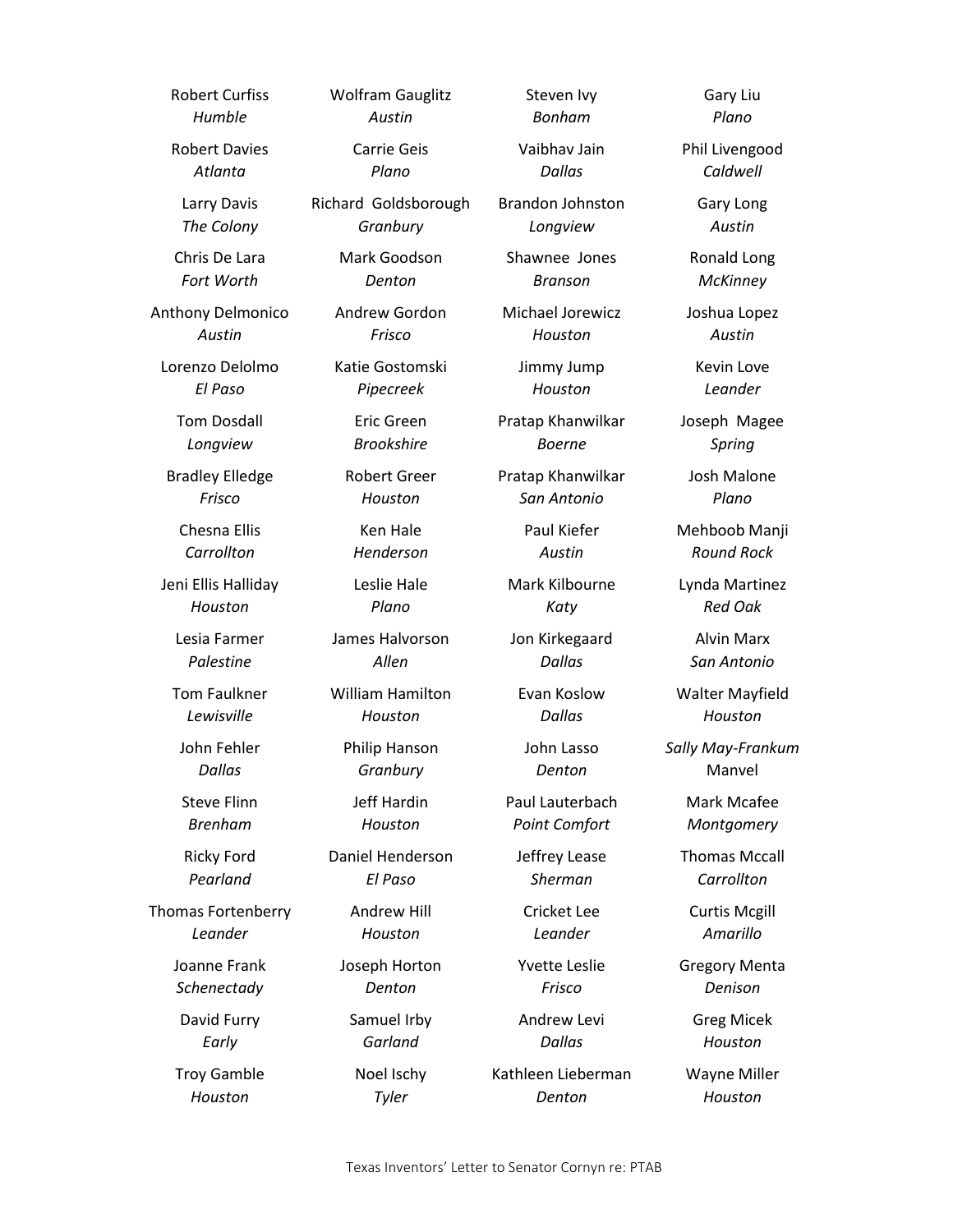James Minerva *Buda* David Monroe *San Antonio* Steve Moore *Dallas* Paul Morinville *Georgetown* Harry Morris *Lubbock* Raymond Mouzannar *Houston* Brynn Mow *Dallas* Cathy Munden *Malakoff* David Munson Jr *Dallas* Bernie Myers *Big Spring* Richard Nash *Dallas* Alex Natividad *Amarillo* Chris Norman *Houston* Seth Nyenya *Houston* Jared Oehring *Houston* Terry Oertwig *Winnsboro* Kristi Otto *Bee Cave* Jimmy Patterson *Odessa* Adam Peer *Sherman*

Mark Perdue *Dallas*

Mark Peterson *Houston*

Quan Pham *Arlington*

Chris Piedmonte *Cedar Park*

> Tom Pierson *Fresno*

Scott Pollock *Plano*

Barry Polston *New Braunfels*

Toni Portmann *Dallas*

Mark Potter *Friendswood*

Rudy Reyes *Katy*

Rich Richardson *Katy*

> Louis Ross *Addison*

Lorrain Ruiz *Little Elm*

Daniel Sanchez *San Antonio*

Peter Sandor *Allen*

Claudio Santilli *Houston*

> Mary Sarao *Plano*

Tina Schaefbauer *League City* Patrick Seaman

*Fort Worth*

Patrick Seaman *Fort Worth*

Stephen Serfass *Austin*

Atiya Syverson *Katy*

Sherry Shamrock *Round Rock*

> William Shaw *Houston*

Jayna Shepherd *Fort Worth*

Roy Shilling *Houston*

Michael Shore *Dallas*

Gus Shouse *Austin*

Kristin Shultz *Abilene*

Erica Simmons *Plano*

Mark Skarulis *Bradenton*

Jim Smeeding *Dallas*

Donna Smith *Allen*

Jermaine Smith *Irving*

Jay Smith

*Irving* Roy Smith

*Sugar Land* Gisle Solhaug

*Euless* Art Solis *Abilene*

Adolfo Soto *Stephenville*

Victor Sperandeo *Dallas*

> Jeff Steen *Houston*

Todd Steigerwald *Austin*

James Stewart *Kerrville*

> Chen Sun *Houston*

Tabatha T Brotherton *Fort Worth*

Denise Daughtry *Houston*

> Ross Teggatz *McKinney*

Richard Tett *Plano*

Trevor Theriot *Denton*

Daniel Thompson *Lindale*

> Alex Thorne *Plano*

Leslie Todd *Greenville*

James Tour *Bellaire*

Luis Tovar *Austin*

Wesley Trammel *Sentinel*

> David Trujillo *Odessa*

Shawn Vahdat *Carrollton*